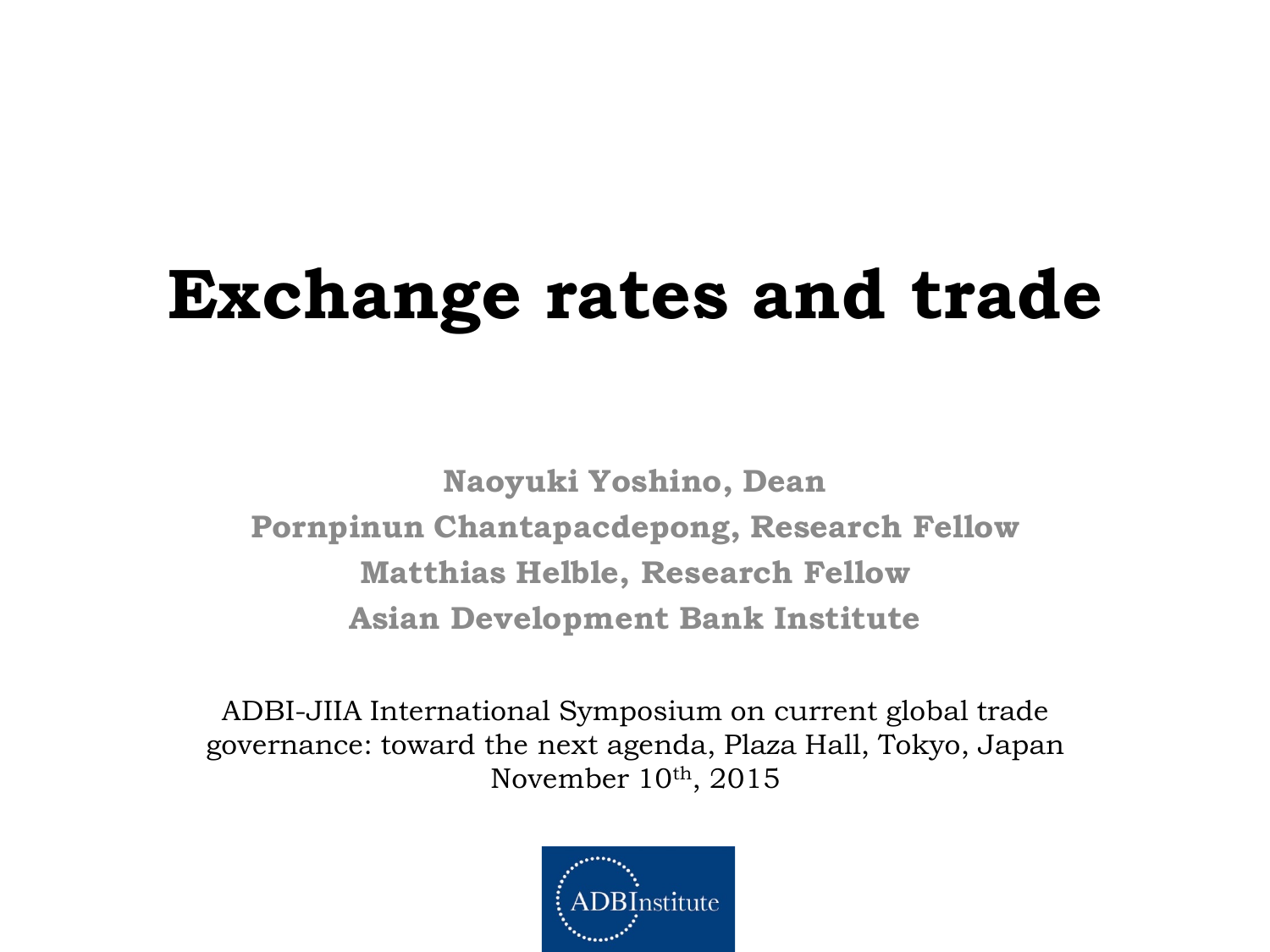# **Contents**

- 1. Trade and exchange rates: An endogenous relationship
- 2. Exchange rates matter for Asia's trade and TPP members.
- 3. How are exchange rates and trade addressed in TPP?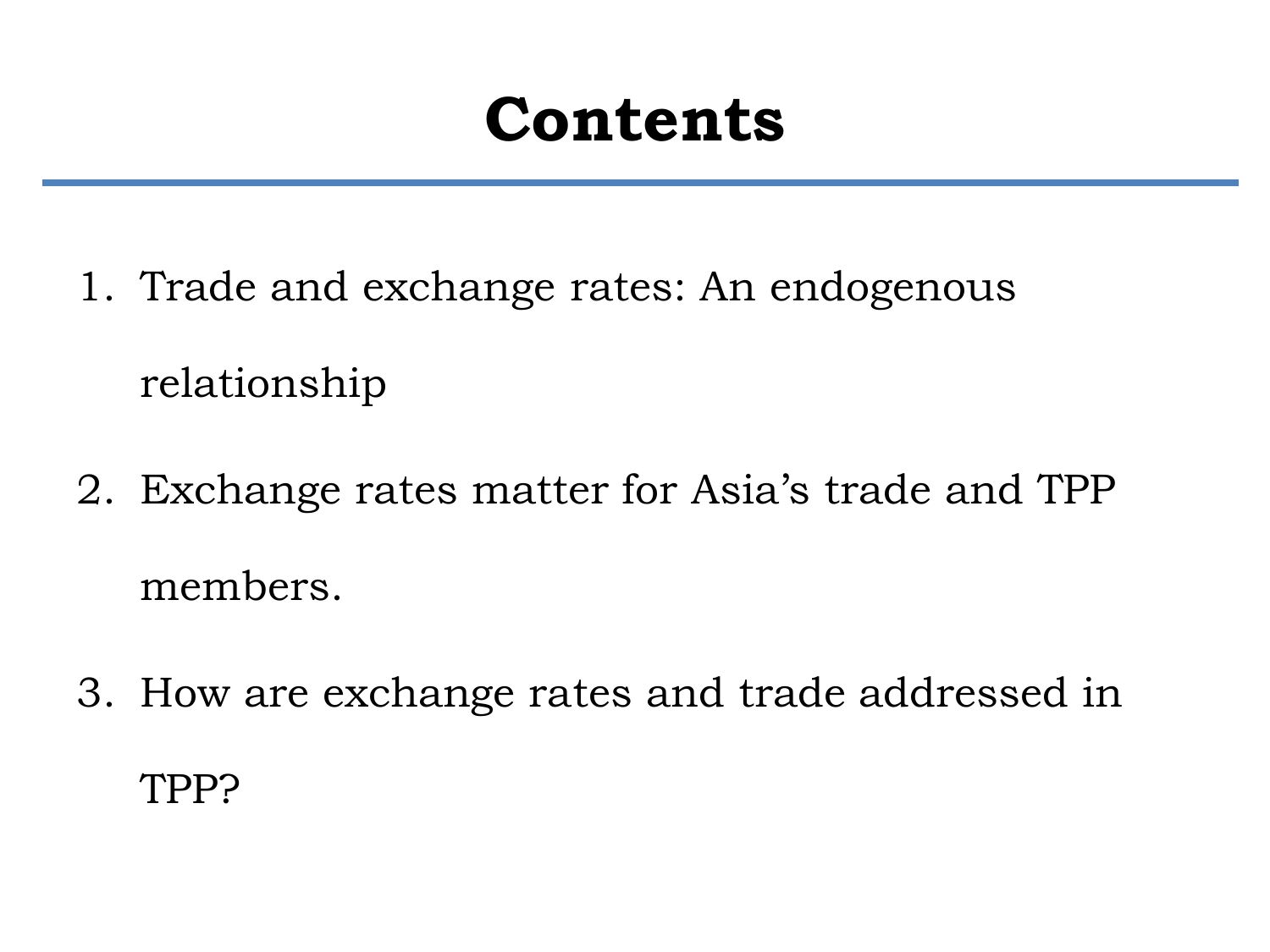## **1. Trade and exchange rates: An endogenous relationship**



- 1. Trade rules limit governments ability to use traditional trade policy measure, which creates the temptation to use currency depreciation as substitute for trade measure.
- 2. A currency devaluation is equivalent to a uniform ad valorem export subsidy on all export goods and an import tariff on all imported goods.
- 3. Early TPP negotiations assumed exchange rates to be exogenous.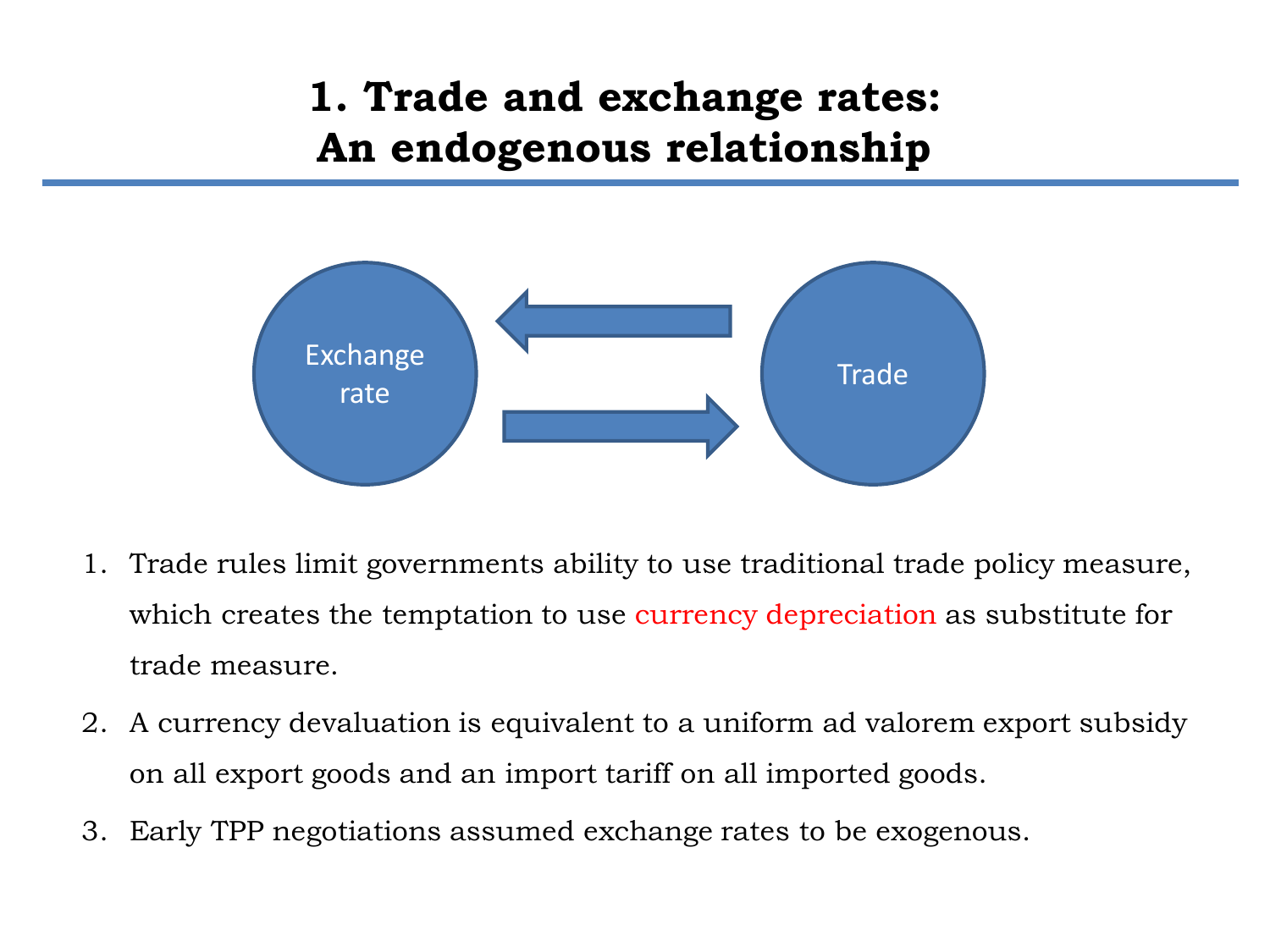# Example

# Yen – US Dollar vs. Japan-US Tariffs (2014)



Source: Bloomberg, UNTRAINS (2015)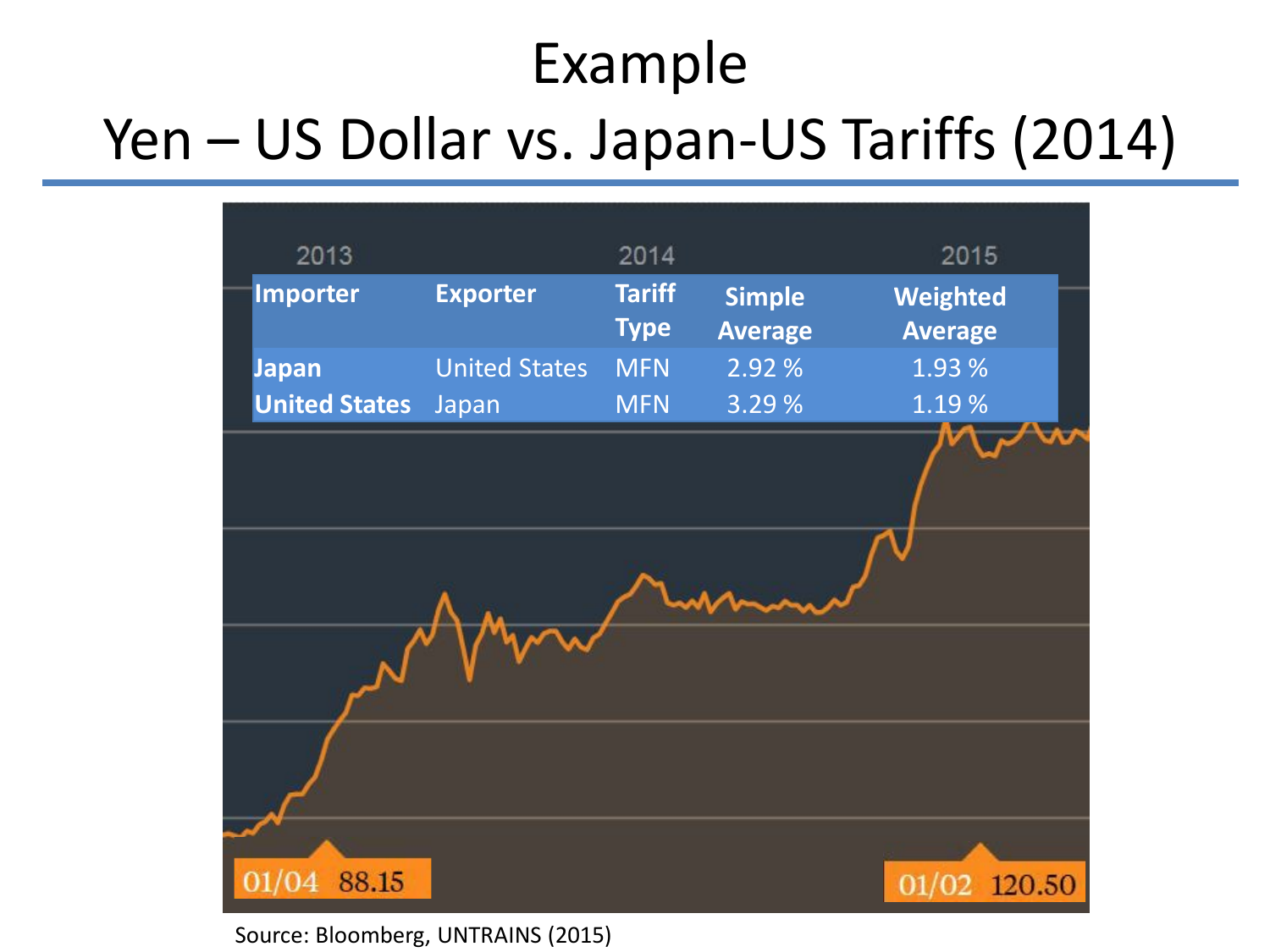## **1. Trade and exchange rates: An endogenous relationship**

### **Exogeneity test of exchange rate in Trade equation:**

• Davidson and MacKinnon (1993) suggested an augmented regression test (Durbin-Wu-Hausman test). (See Ravankar and Yoshino (1990, RES, **Weak exogeneity test**)

#### **Structural Equations**

**Current Account/GDP =**  $\alpha + \beta$ **(Terms of Trade)+δ(FDI/GDP)+** $\mu_{CA}$ 

**Exchange rate = a + b(financial account/GDP)+c(financial uncertainty)**

 $+$ d(expected currency appreciation) $+$ e(interest differential) $+$ u<sub>EX</sub>

#### **Reduced Form Equation**

 **Exchange rate = all exogenous variables + Ue**

 $\rightarrow$  Exogeneity Test E(Ue, U<sub>CA</sub>) = 0 or Not

### **-> Current Account/GDP** =  $\alpha$ +β(Terms of Trade)+δ(FDI/GDP)+ $\hbar xU_e$ + $U_{CA}$

It can be easily formed by including the residuals of each endogenous right hand side variable, as a function of all exogenous variables, in a regression of the original model.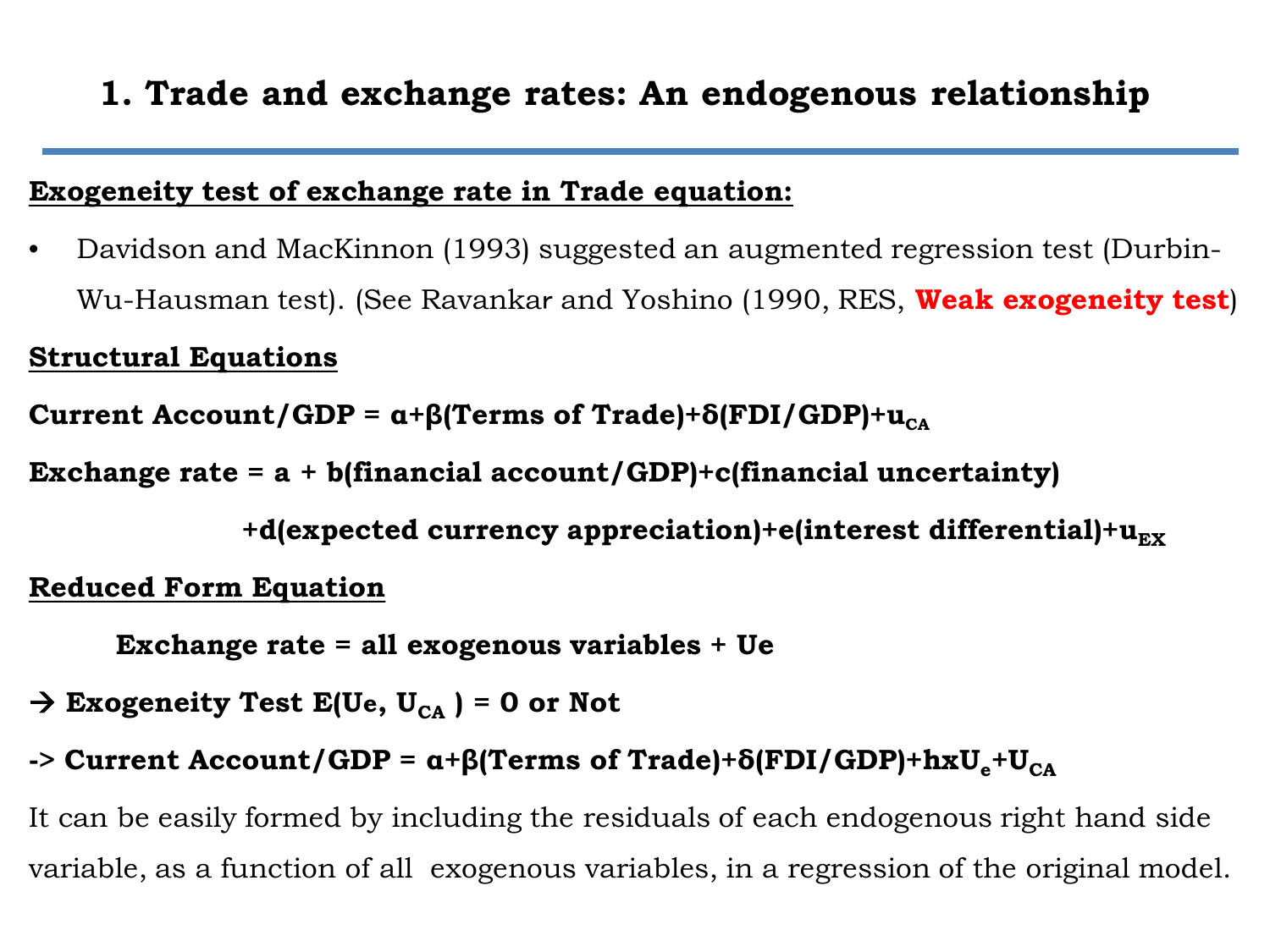### **2.1 Basic econometric exercise shows that the exchange rate is endogenously determined by the current account balance**

• We used quarterly data from 2000Q1 to 2015Q1, for 9 out of 12 economies in TPP free trade pact (AU, CA, JP, MY, US, VN, SG, NZ) and Asian countries (HK,IN, ID, KR, PH, TH, and PRC) and (EU).

### **Simultaneous equation:**

Log(Exchange Rate<sub>it</sub>) =3.30+0.08(financial account/GDP<sub>it</sub>)-0.02log(global financial (9.27)\*\*\*(1.10) uncertainty<sub>it</sub> $+0.01$ log(expected currency appreciation<sub>it</sub>) $+0.01$ (interest differential<sub>it</sub>)  $(9.27)$ \*\*\* $(1.10)$  $(3.91)$ \*\*\*\* (2.37)\*\*\* **Equation 1: Equation 2:**

 $(10.3)$ \*\*\*  $(3.44)$ \*\*\*  $(-1.34)$  $(2.56)$ \*\*\*\* Current account/GDP<sub>it</sub> =  $0.04+0.06$ log(term of trade<sub>it</sub>)+0.0(FDI/GDP<sub>it</sub>) +0.05(residual from Exchange Rate Regression<sub>it</sub>)

*If the coefficient in front of the residual from FX regression is statistically different from zero, then OLS is not consistent. The test implies endogeneity of the foreign exchange rate equation.*

Note: Using augmented regression test (Durbin-Wu-Hausman test) suggested by Davidson and MacKinnon (1993). It can be easily formed by including the residuals of each endogenous right hand side variable, as a function of all exogenous variables, in a regression of the original model. Note: t value in the parenthesis, fixed effect regression with overall r-square=0.36, number of observation = 563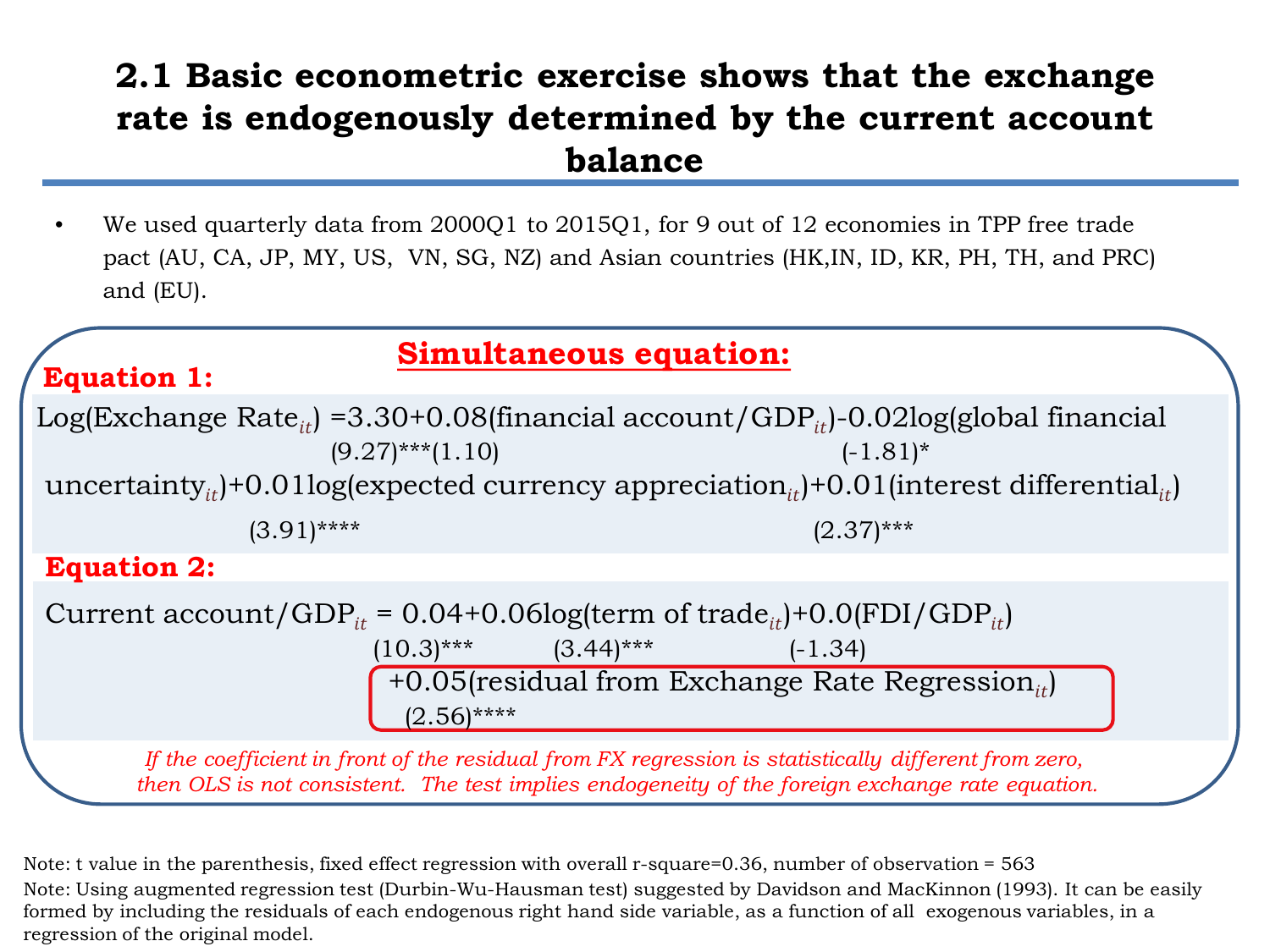## **2.2 Equilibrium in foreign exchange market**

## Purchasing power parity (PPP):

- Over the long term, exchange rates must have some relationship to the **buying power of the currency in terms of goods that are internationally traded**.
- If at a certain exchange rate it was much cheaper to buy internationally traded goods (oil, steel, cars, etc.)—in one country than in another country, businesses would start buying in the cheap country, selling in other countries, and earns profits.



• In the end, arbitrage process will force prices and exchange rates to align so that the price of internationally traded goods is similar in all countries.

(*export, capital inflow*) The exchange rate that equalizes the prices of internationally traded goods across countries is called the **purchasing power** 

#### **parity (PPP) exchange rate**

• In PPP, exchange rate changes are induced by changes in relative price levels between two currencies

• **Future work:** Behavioral equilibrium exchange rate, which 1. Consider influence of capital flows on the exchange rate,

such as relative interest return, net foreign asset position, FDI, foreign debt, shocks, etc.

2. Consider factor determining current account in detail, such as relative term of trade, fiscal stance, productivity, etc.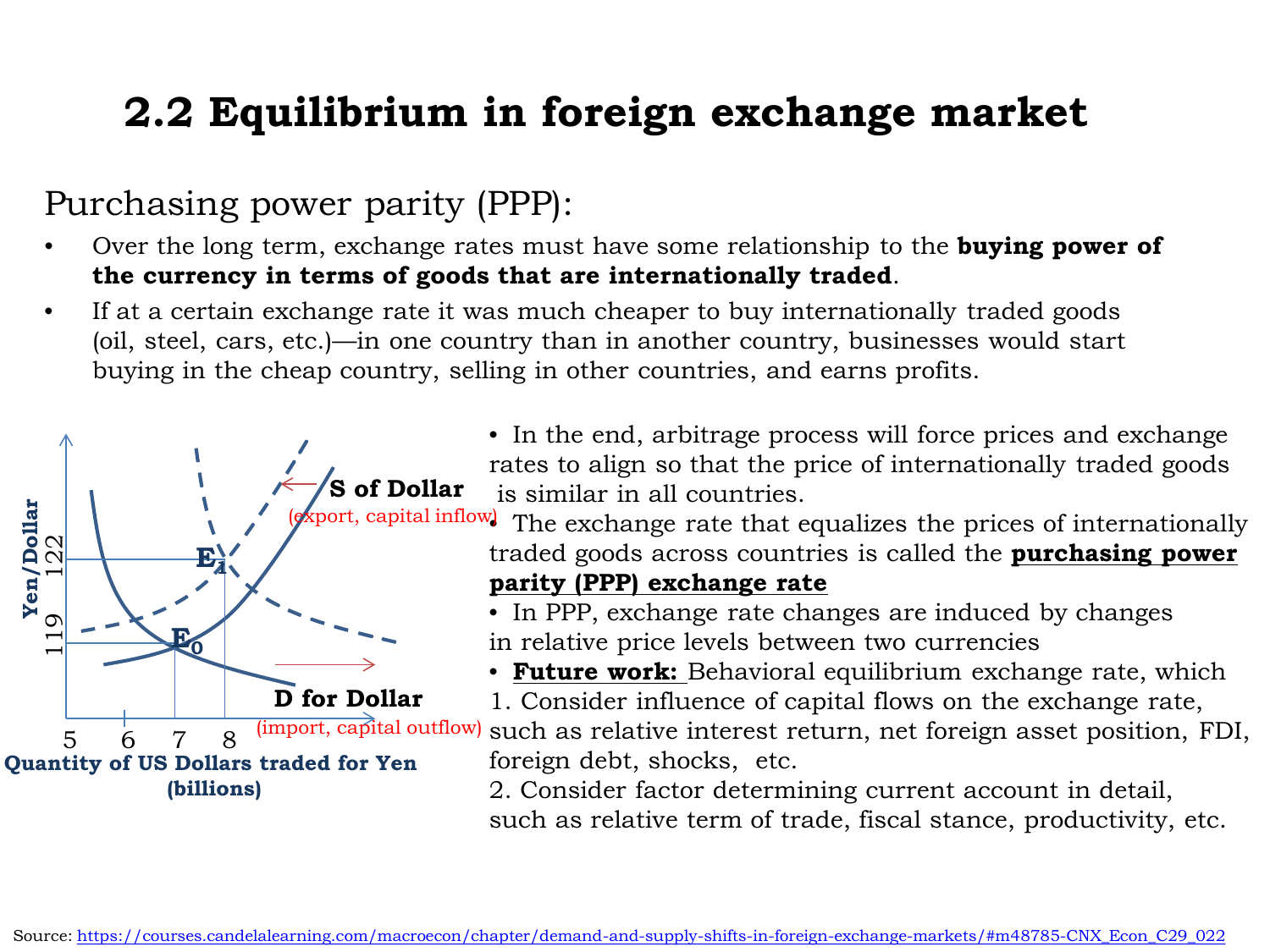## **How to determine over- and undervaluation?**

### **Calculation of currency overvaluation index:**

**1. The real exchange rate (RER)** is defined as:

 $ln(RERit) = ln(XRAT_{it}/PPPi_t)$ (3)

Where  $RER_{it}$  is the real exchange rate,  $XRAT_{it}$  is the nominal exchange rate and  $PPP_{it}$  is purchasing power parity conversion factors. All are expressed as national currency per unit of USD, and are averaged over 5 years.

### **2. Balassa-Samuelson adjusted RER** is defined by the regression of:

 $ln(RER\_hatit) = 5.124 - 0.353 ln(RGDPCH_{it}) - 0.002$ (time\_effectit)  $(19.29)$ \*\*\*  $(-9.24)$ \*\*\* (-0.72) (4)

Balassa-Samuelson effects means non-tradable goods are cheaper in poorer countries). We regress RER on GDP per capita (RGDPCH) here. This implies that when income rises by 10 percent, the real exchange rate falls by around 3.5 percent.

### **3. Index of undervaluation** is defined as:

 $ln(UNDERVAL_{it}) = ln(RERit) - ln(RER_hatit)$ (5)

Where  $ln(UNDERVAL_{it})>0$  implies currency undervaluation, (<0 is currency overvaluation)

Note: We followed the methodology of Rodrik (2008) which based on price comparison using the long run equilibrium concept, instead of definition that relates to external balance . BASED ON TRADE.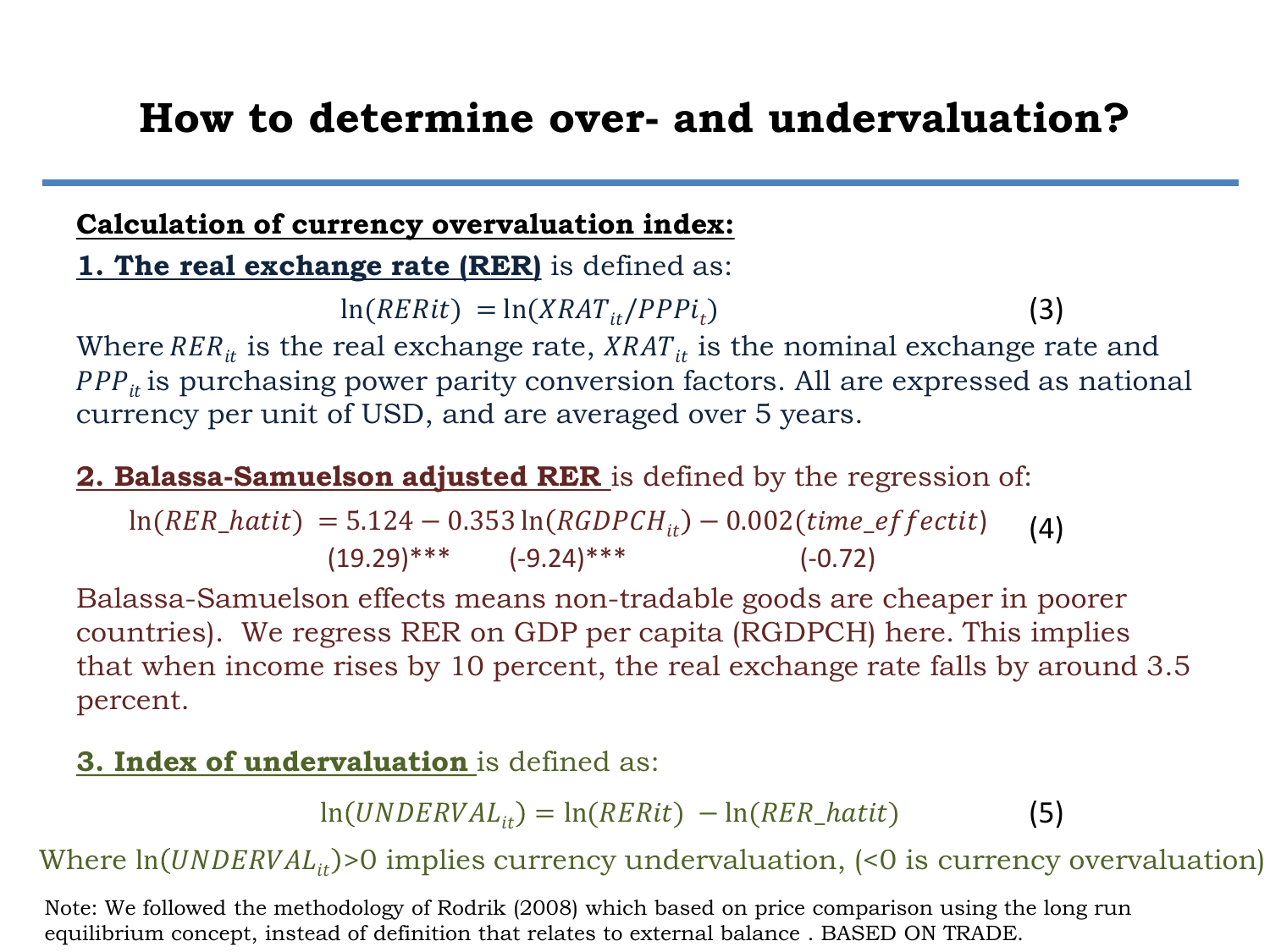## **Which economies have undervalued currencies?**



 $ln(UNDERVAL_{it}) > 0$ **indicates currency undervaluation** (led by Mexico, Japan and Hong Kong). The exchange rate is set such that goods produced at home are relatively cheap in dollar terms.

Note: the index of currency overvaluation is a measure of domestic price level adjusted for the Balassa-Samuelson effect. This index has the advantage of comparable across countries as well as over time. This is the calculation of the equilibrium exchange rate using the long run concept. We followed the methodology of Rodrik (2008)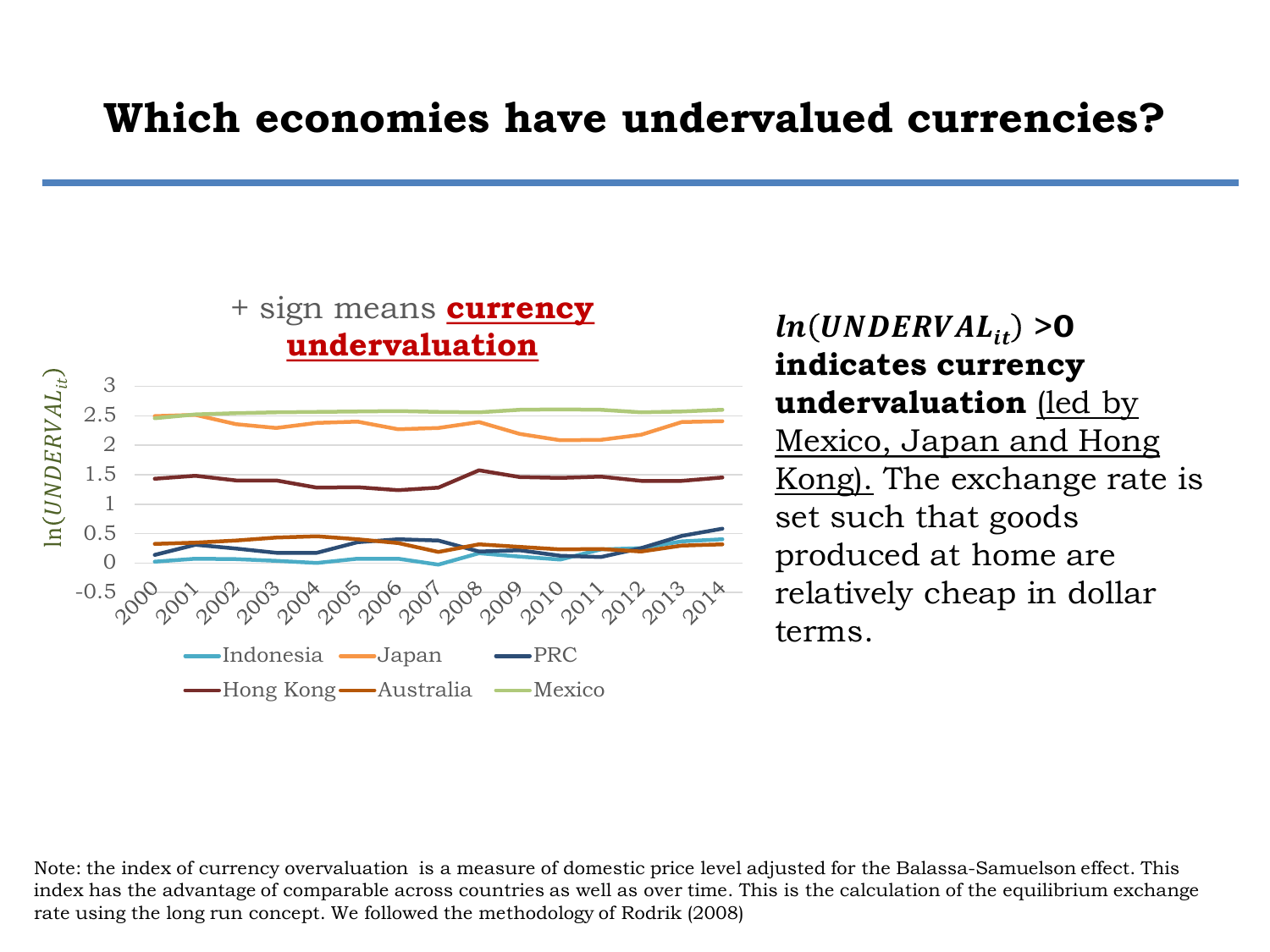## **Which economies have overvalued currencies?**



 $ln(UNDERVAL_{it})$  <0 **indicates currency overvaluation** (led by Malaysia, Singapore India and Canada).

Note: the index of currency overvaluation is a measure of domestic price level adjusted for the Balassa-Samuelson effect. This index has the advantage of comparable across countries as well as over time. This is the calculation of the equilibrium exchange rate using the long run concept. We followed the methodology of Rodrik (2008)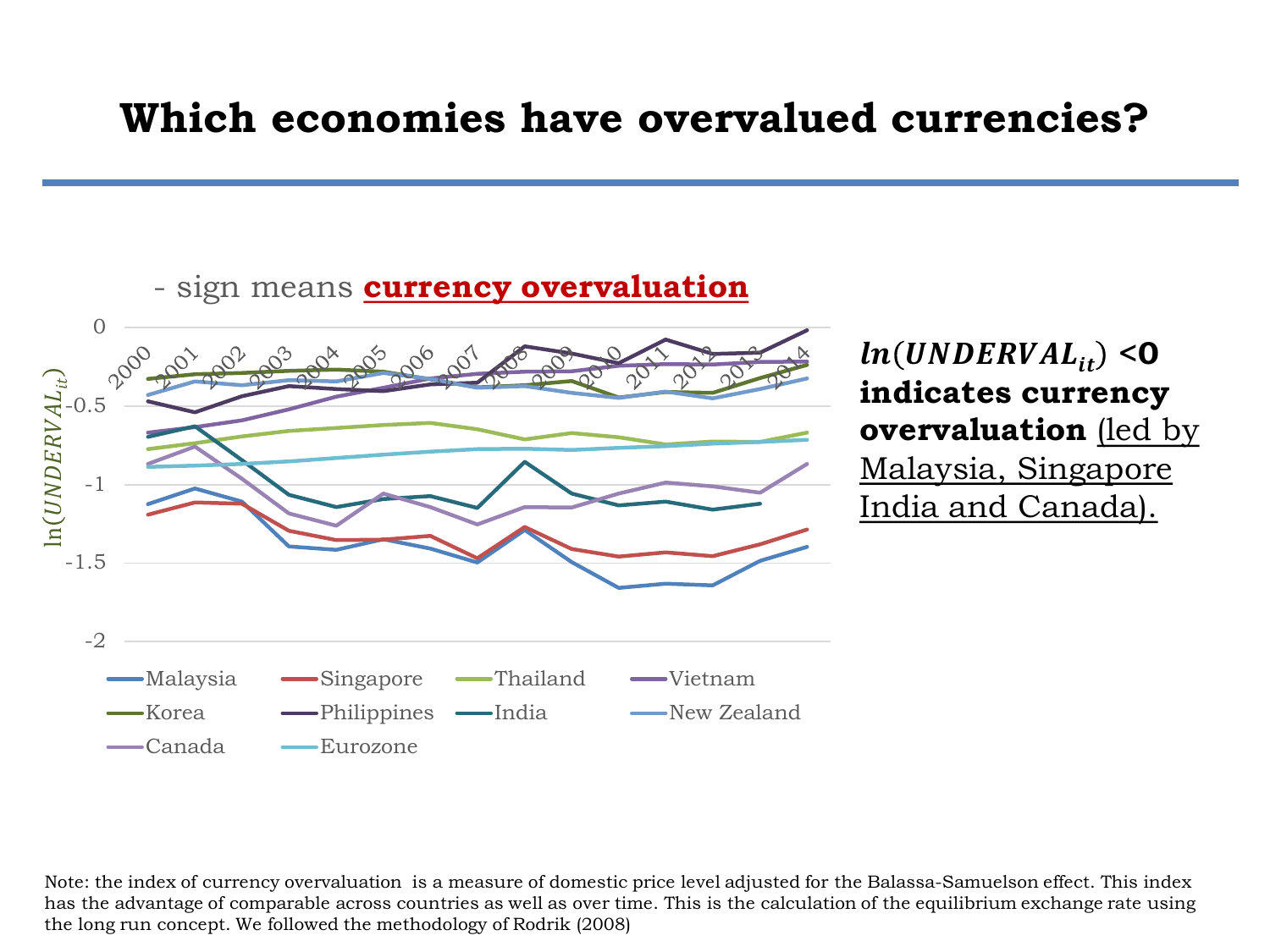# **3.1. Gravity Estimation**

- Research question: Does undervaluation promote exports?
- Main variables:
	- Dependent variable: Yearly bilateral trade flows
	- Independent variable: Distance, GDP, nominal exchange rate/USD, undervaluation measure
- 17 economies included: **Australia**; **Canada**; Eurozone; Hong Kong, China; India; Indonesia; **Japan**; Republic of Korea; **Malaysia**; **Mexico**; **New Zealand**; Philippines; **Singapore**; Thailand; PRC; **Viet Nam**; **USA**
- Years covered: 2000-2014
- Nbr. of obs.: 4080 (17\*16\*15) bilateral relations
- Basic gravity equation (Anderson and van Wincoop, 2003):  $log(trainde)_{ii} = a_0 + a_1 ln(GDP)_{it} + a_2 ln(GDP)_{it} + a_3 ln(traindecosts)_{ii}$ *+a<sub>4</sub>ln(undervaluation)<sub>ijt</sub>* + a<sub>5</sub>(Exporter multilateral resistance)<sub>it</sub> +a<sub>6</sub>ln(Importer *multilateral resistance)jt+εijt*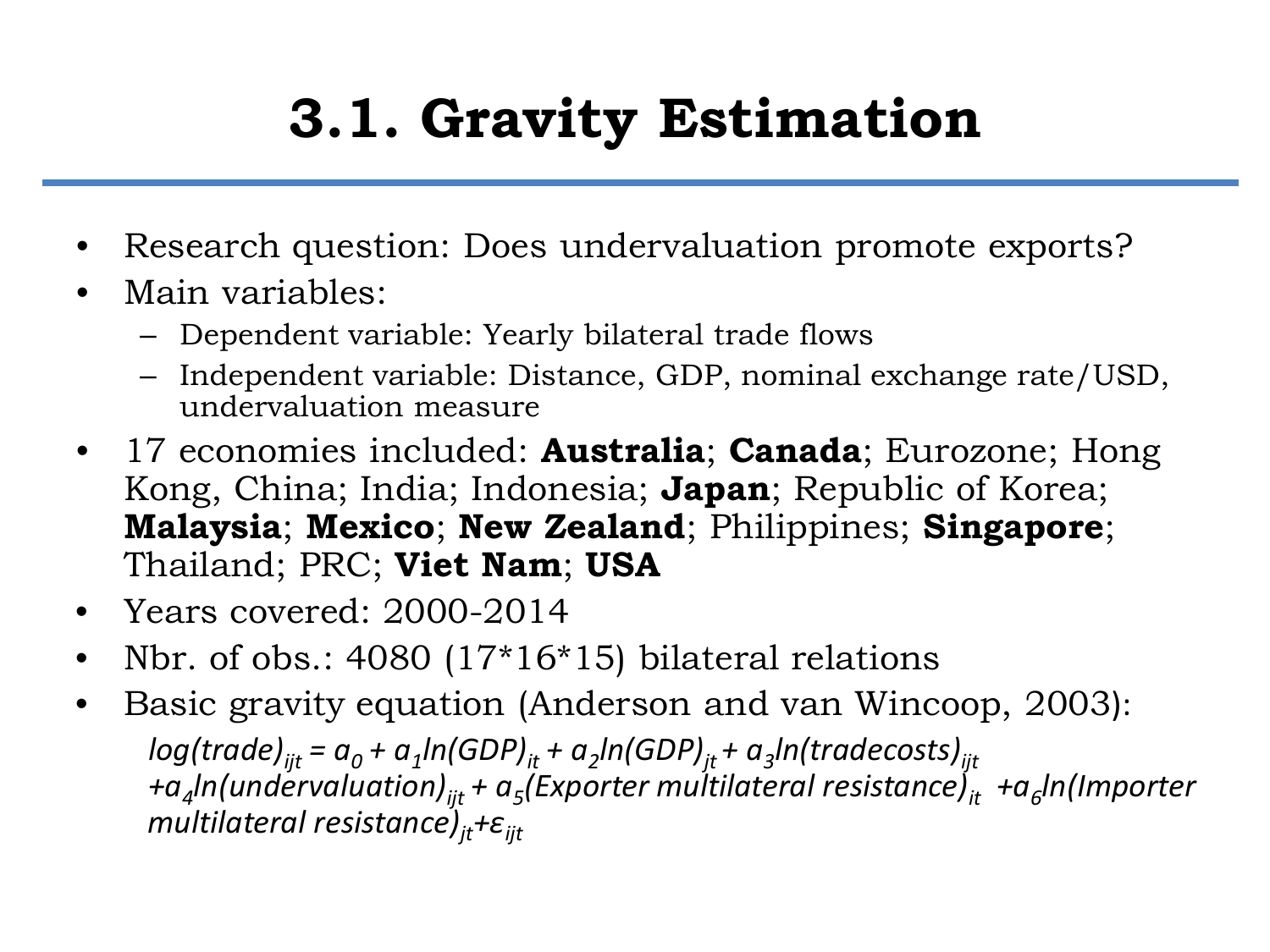## **3.2. Undervaluation provides an advantage for exporters...**

| Gravity equation results for exports 2000-2014:                                                            |                                                                                |                                                                             |                                                                                            |                                                                                          |                                         |                                         |                                                |                          |
|------------------------------------------------------------------------------------------------------------|--------------------------------------------------------------------------------|-----------------------------------------------------------------------------|--------------------------------------------------------------------------------------------|------------------------------------------------------------------------------------------|-----------------------------------------|-----------------------------------------|------------------------------------------------|--------------------------|
|                                                                                                            | (1)<br>All Trade                                                               | (2)<br><b>TPP</b>                                                           | (3)<br>All Trade                                                                           | (4)<br><b>TPP</b>                                                                        | (5)<br>All Trade                        | (6)<br><b>TPP</b>                       | (7)<br>All Trade                               | (8)<br><b>TPP</b>        |
| Log (Distance)                                                                                             | $-0.836***$<br>(0.0272)                                                        | $-1.270***$<br>(0.0646)                                                     | $-0.838***$<br>(0.0266)                                                                    | $-1.270***$<br>(0.0644)                                                                  | $-0.706***$<br>(0.0189)                 | $-1.161***$<br>(0.0526)                 |                                                |                          |
| Log (GDP Exporter)                                                                                         | $0.304***$                                                                     | $0.608***$                                                                  | $0.307***$                                                                                 | $0.664***$                                                                               |                                         |                                         |                                                |                          |
|                                                                                                            | (0.00712)                                                                      | (0.0240)                                                                    | (0.00755)                                                                                  | (0.0254)                                                                                 |                                         |                                         |                                                |                          |
| Log (GDP Importer)                                                                                         | $0.296***$                                                                     | $0.743***$                                                                  | $0.294***$                                                                                 | 0.686***                                                                                 |                                         |                                         |                                                |                          |
| Log (GDP per capita                                                                                        | (0.00786)                                                                      | (0.0250)                                                                    | (0.00742)                                                                                  | (0.0243)                                                                                 |                                         |                                         |                                                |                          |
|                                                                                                            |                                                                                |                                                                             |                                                                                            |                                                                                          |                                         |                                         |                                                |                          |
| Log (GDP per capita<br>Importer)                                                                           | $0.248***$                                                                     | 0.00898                                                                     | $0.208***$                                                                                 | 0.00595                                                                                  |                                         |                                         |                                                |                          |
|                                                                                                            | 0.00312                                                                        | $-0.000417$                                                                 | $0.0203**$                                                                                 | 0.0195                                                                                   |                                         |                                         |                                                |                          |
| Log (Exchange Rate to<br>USD Imp.)                                                                         | $-0.0348***$                                                                   | $-0.0703***$                                                                | $-0.0526***$                                                                               | $-0.0902***$                                                                             |                                         |                                         |                                                |                          |
| Undervaluation                                                                                             | (0.00801)                                                                      | (0.0172)                                                                    | (0.00806)<br>$0.123***$                                                                    | (0.0194)<br>$0.101***$                                                                   | $0.0765*$                               | $0.171**$                               | $3.253***$                                     | 4.139***                 |
|                                                                                                            |                                                                                |                                                                             |                                                                                            |                                                                                          |                                         |                                         |                                                | (0.911)<br>1,080         |
|                                                                                                            |                                                                                |                                                                             |                                                                                            |                                                                                          |                                         |                                         |                                                | Not reported             |
|                                                                                                            | <b>YES</b>                                                                     | <b>YES</b>                                                                  | <b>YES</b>                                                                                 | <b>YES</b>                                                                               | <b>YES</b>                              | <b>YES</b>                              | <b>YES</b>                                     | <b>YES</b>               |
| ImpYearFE & ExpYearFE                                                                                      | <b>NO</b>                                                                      | <b>NO</b>                                                                   | <b>NO</b>                                                                                  | <b>NO</b>                                                                                | <b>YES</b>                              | <b>YES</b>                              | <b>YES</b>                                     | <b>YES</b><br><b>YES</b> |
| Exporter)<br>Log (Exchange Rate to<br>USD Exp.)<br>Observations<br>R-squared<br>Year FE<br>Country-pair FE | $0.177***$<br>(0.0163)<br>(0.0166)<br>(0.00780)<br>4,044<br>0.634<br><b>NO</b> | 0.0998**<br>(0.0486)<br>(0.0497)<br>(0.0161)<br>1,064<br>0.829<br><b>NO</b> | $0.218***$<br>(0.0171)<br>(0.0167)<br>(0.00796)<br>(0.0113)<br>4,014<br>0.646<br><b>NO</b> | $0.103**$<br>(0.0462)<br>(0.0503)<br>(0.0155)<br>(0.0194)<br>1,064<br>0.835<br><b>NO</b> | (0.0451)<br>4,044<br>0.917<br><b>NO</b> | (0.0728)<br>1,080<br>0.940<br><b>NO</b> | (0.530)<br>4,044<br>Not reported<br><b>YES</b> |                          |

Robust standard errors in parentheses, \*\*\* p<0.01, \*\* p<0.05, \* p<0.1

Note: Several bilateral variables are not reported, such as common language, shared border or RTA.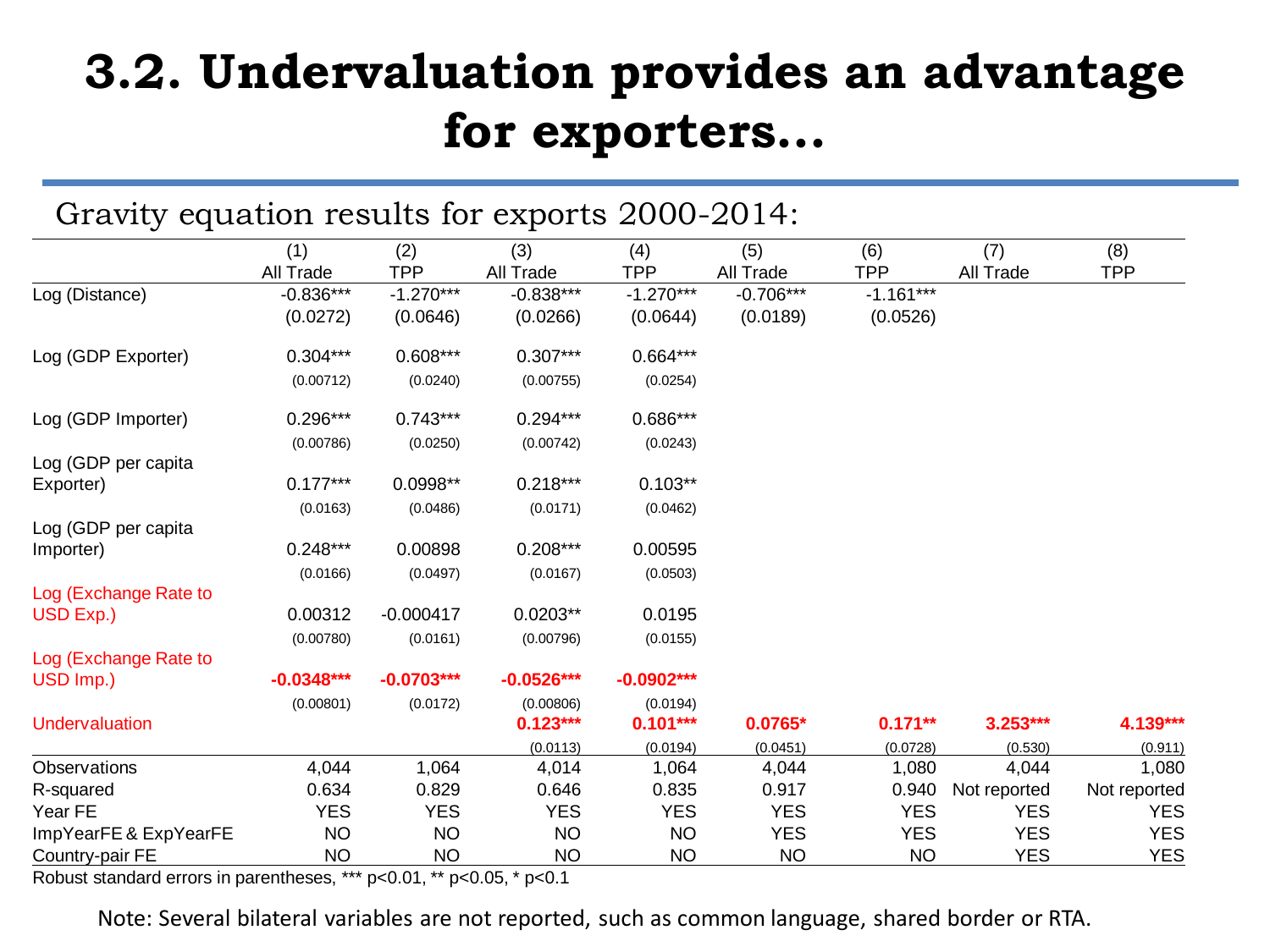## **3.3. Undervaluation continues to matter for trade...**



Note: Coefficients estimated for three consecutive years using specification:  $log(trainde)_{ii} = a_0 + a_1ln(GDP)_{it} + a_2ln(GDP)_{it} + a_3ln(traindecosts)_{ii} + a_4ln(undervaluation)_{ii} + a_5(Exporter)$ *multilateral resistance)<sub>it</sub> +a<sub>6</sub>ln(Importer multilateral resistance)<sub>it</sub>+* $\varepsilon$ *<sub>ijt</sub>*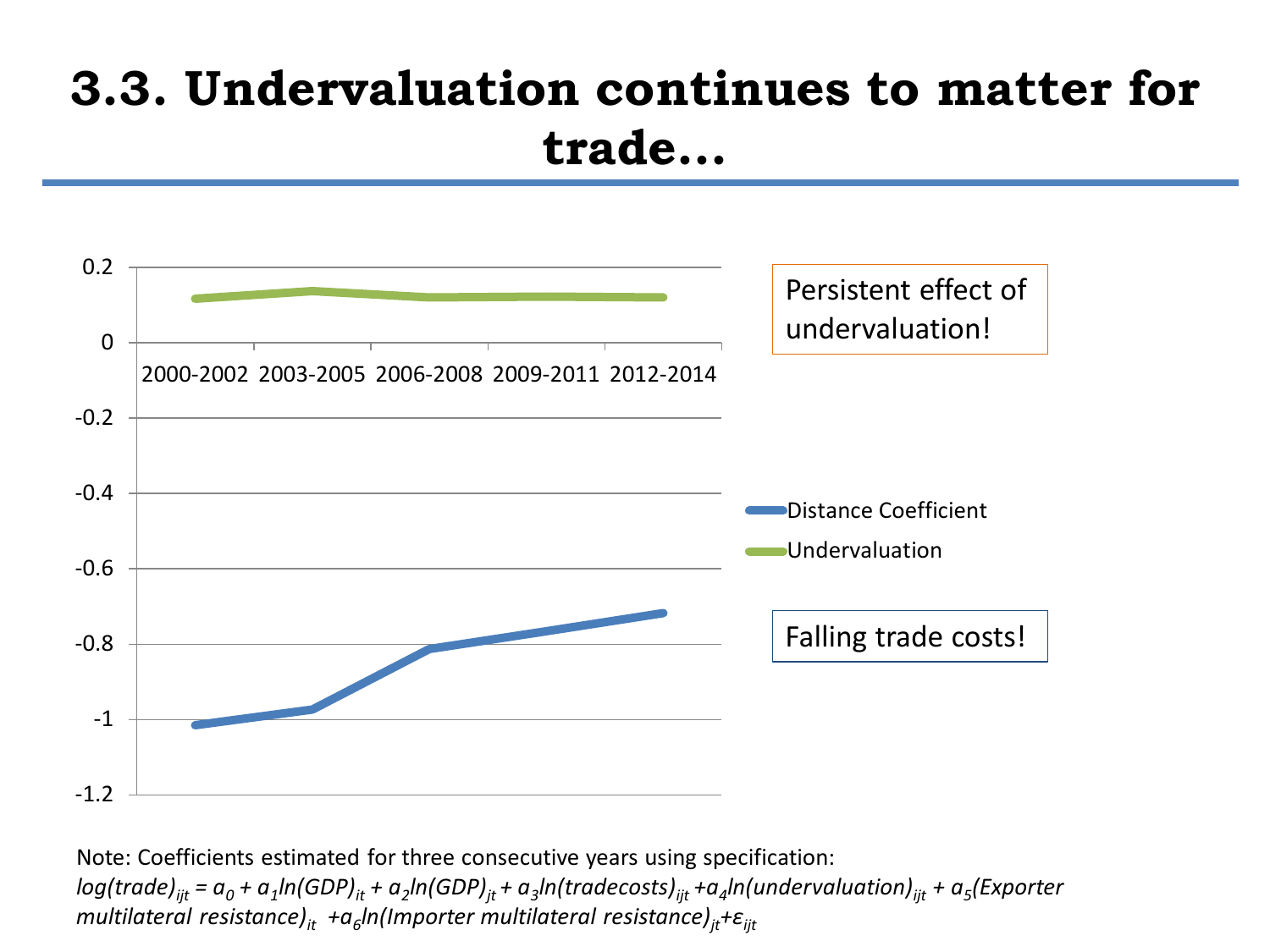## **4. JOINT DECLARATION OF THE MACROECONOMIC POLICY AUTHORITIES OF TPP COUNTRIES**

In their joint declaration the TPP countries commit:

1. to foster an exchange rate system that reflects economic fundamentals and to refrain from competitive devaluation.

2. to release publicly a range of macroeconomic information and data to support dialogue and improve transparency.

3. to set up regular dialogue on macroeconomic and exchange rate policy issues, with the aim of sharing information and understanding the impact of policies on other countries.

First time that unfair currency practices are adressed in free-trade agreement.

Source: Reserve Bank of New Zealand, available at<http://www.rbnz.govt.nz/news/2015/tpp-exchange-rate-agreement.html> and Joint Declaration of the Macroeconomic Policy Authorities of Trans-Pacific Partnership Countries, available at <http://www.treasury.govt.nz/publications/media-speeches/media/06nov15p/TPP-joint-macroeconomic-declaration-6nov2015.pdf>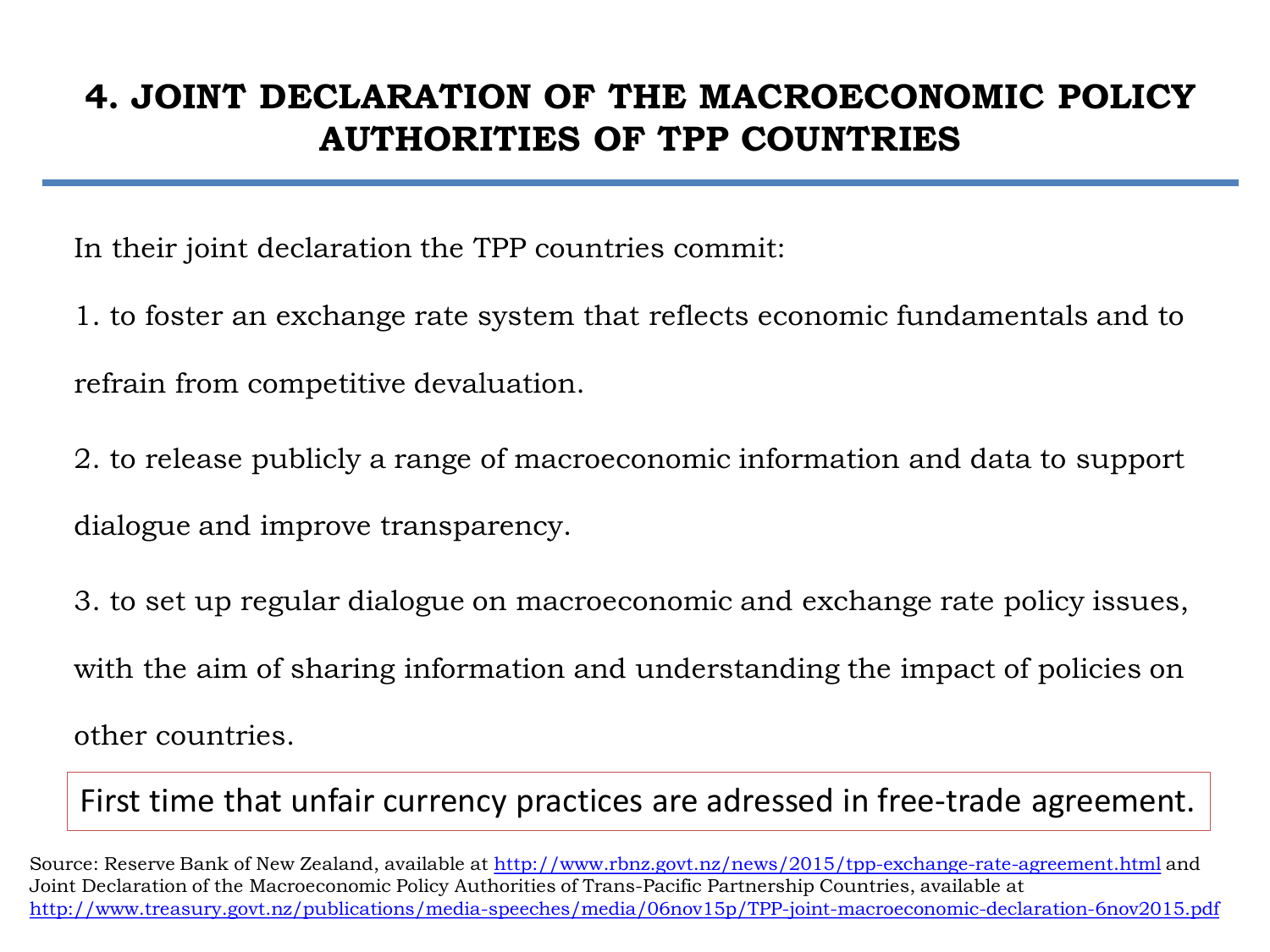## 4.1. Joint Declaration of the Macroeconomic Policy Authorities of Trans-Pacific Partnership Countries

### Preamble

Macroeconomic policy authorities of the TPP Members:

… "recognize the importance of orienting our fiscal and monetary policies toward meeting domestic objectives, with due regard for the effects of our policies on other TPP countries."

…. "recognize that allowing real exchange rates to adjust in line with economic fundamentals facilitates smooth macroeconomic adjustment, helps to avoid prolonged external imbalances, and promotes strong, sustainable, and balanced global growth."

# Pledge not officially part of TPP.

Source: Joint Declaration of the Macroeconomic Policy Authorities of Trans-Pacific Partnership Countries, available at <http://www.treasury.govt.nz/publications/media-speeches/media/06nov15p/TPP-joint-macroeconomic-declaration-6nov2015.pdf>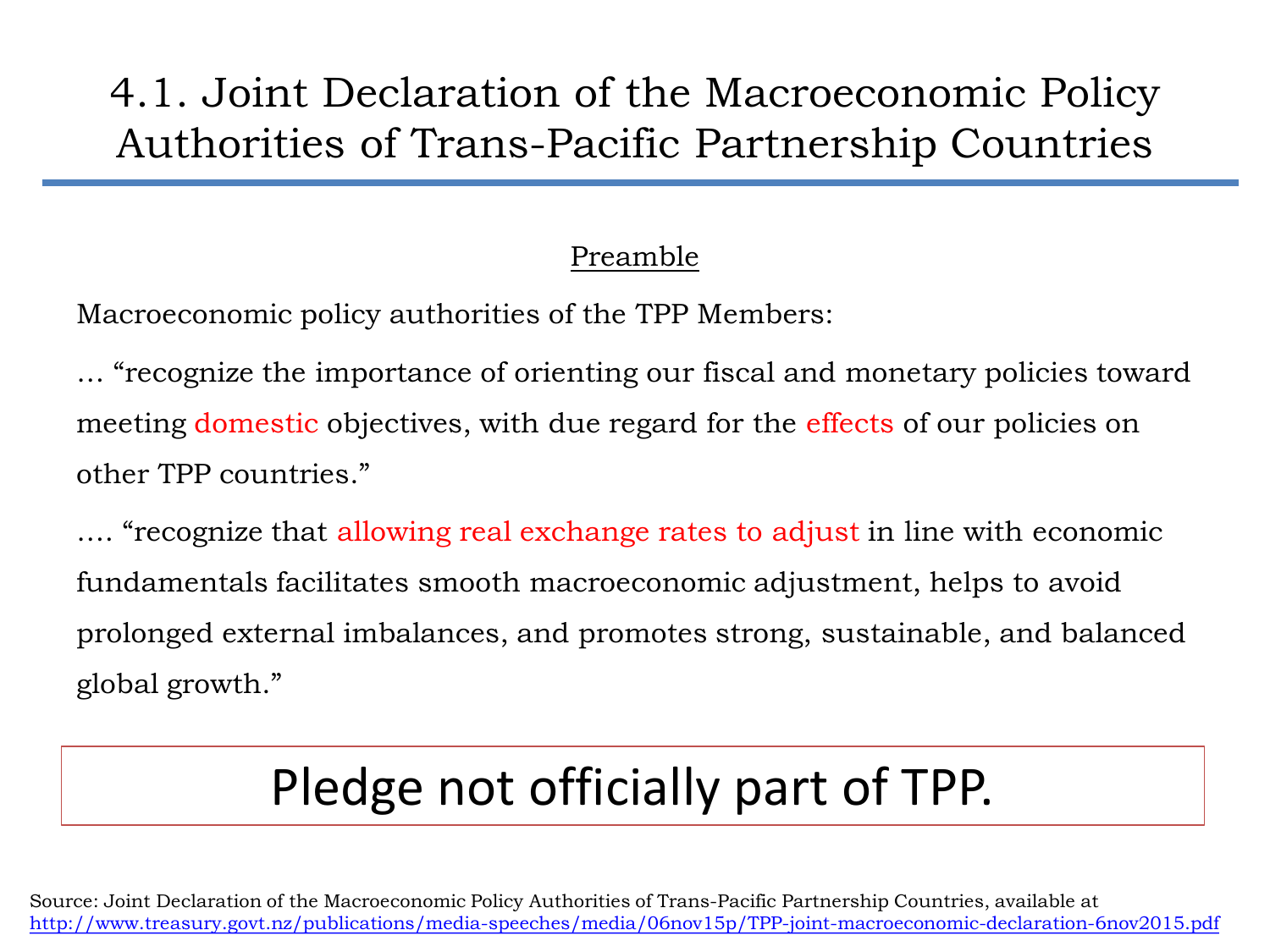## Joint Declaration of the Macroeconomic Policy Authorities of Trans-Pacific Partnership Countries

### **I. Exchange Rate Policies**

"Each Authority confirms that its country is bound under the Articles of Agreement of the International Monetary Fund (IMF) to avoid manipulating exchange rates or the international monetary system in order to prevent effective balance of payments adjustment or to gain an unfair competitive advantage. Each Authority is to take policy actions to foster an exchange rate system that reflects underlying economic fundamentals, and avoid persistent exchange rate misalignments.

Each Authority will refrain from competitive devaluation and will not target its country's exchange rate for competitive purposes."

## TPP members will not be subject to any trade sanction.

Source: Joint Declaration of the Macroeconomic Policy Authorities of Trans-Pacific Partnership Countries, available at <http://www.treasury.govt.nz/publications/media-speeches/media/06nov15p/TPP-joint-macroeconomic-declaration-6nov2015.pdf>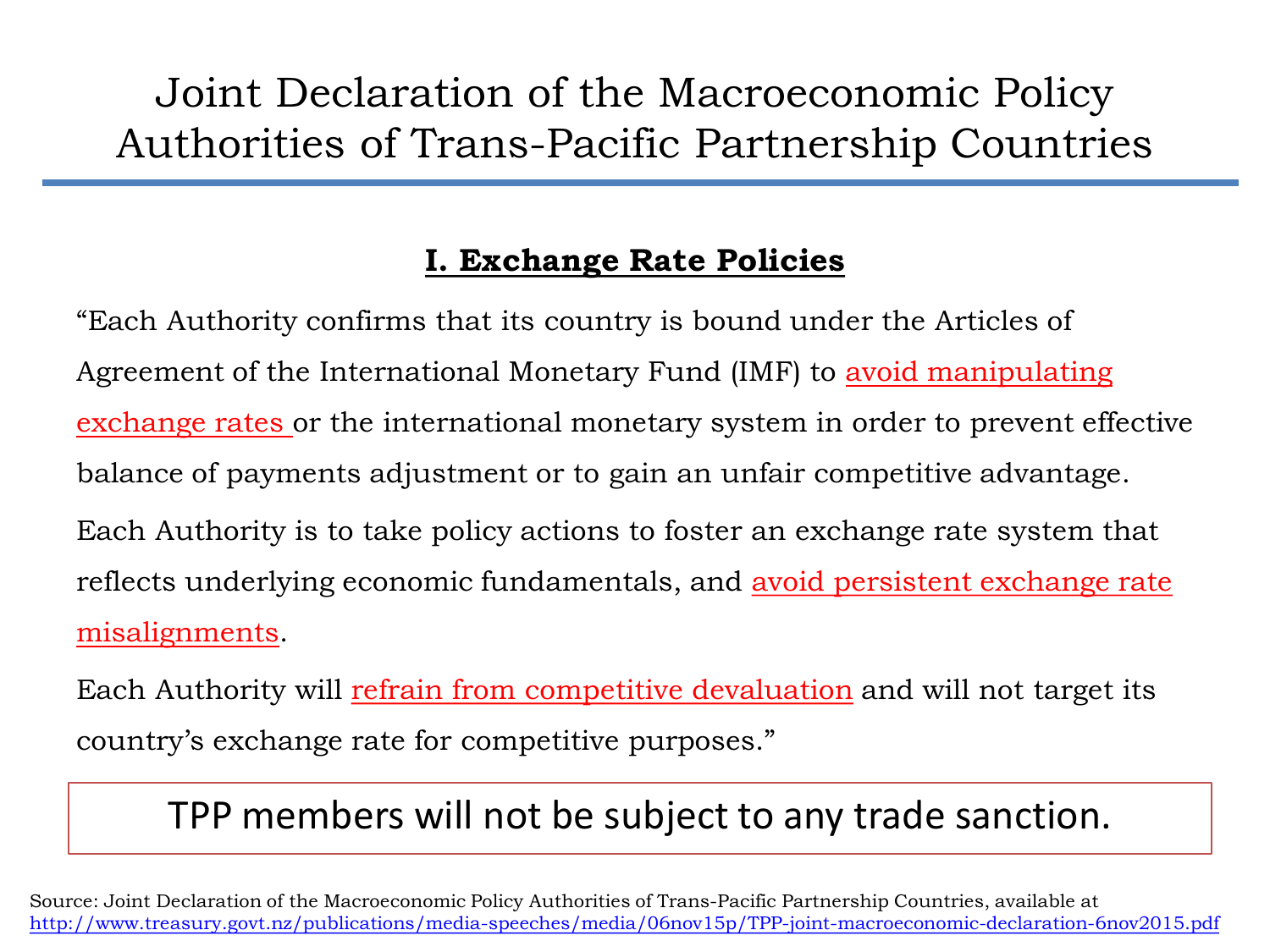## 4.2. Joint Declaration of the Macroeconomic Policy Authorities of Trans-Pacific Partnership Countries

### **II. Transparency and Reporting**

Each Authority will disclose publicly:

- (a) Each country's IMF Article IV Staff Report, including exchange rate assessment;
- (b) Foreign-exchange reserves data including forward positions (monthly);
- (c) Intervention in spot and forward foreign exchange markets (at least quarterly);
- (d) Balance of payments portfolio capital flows (quarterly);
- (e) "Broad" money stock (quarterly);
- (f) Exports and imports (quarterly);
- (g) Confirmation that it is participating in the IMF Currency Composition of Official Foreign Exchange Reserves ("COFER") database.

## Similar transparency commitments compared to those by IMF.

Source: Joint Declaration of the Macroeconomic Policy Authorities of Trans-Pacific Partnership Countries, available at <http://www.treasury.govt.nz/publications/media-speeches/media/06nov15p/TPP-joint-macroeconomic-declaration-6nov2015.pdf>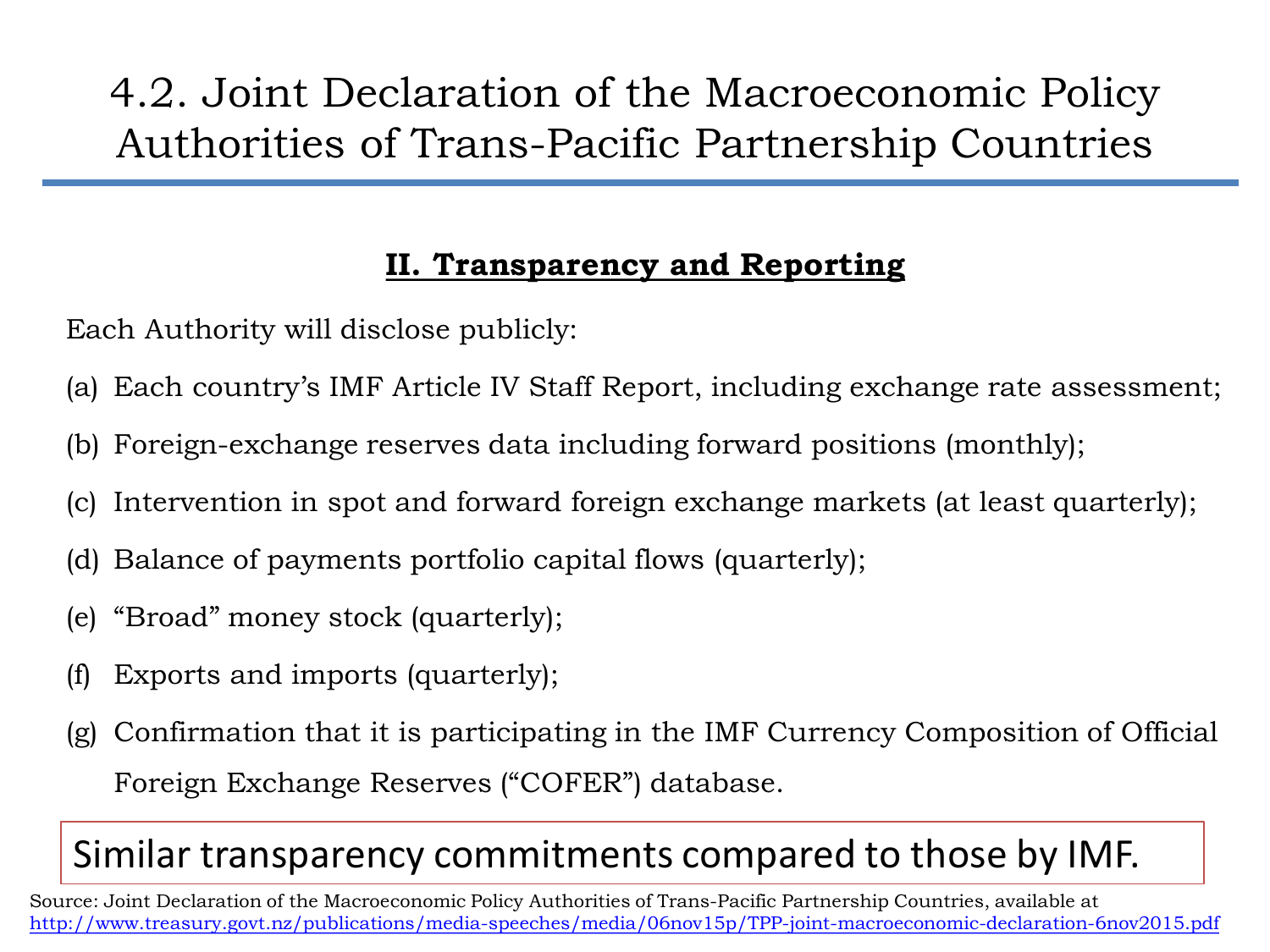## 4.3. Joint Declaration of the Macroeconomic Policy Authorities of Trans-Pacific Partnership Countries

### **III. Macroeconomic Policy Consultations**

- *1. Multilateral dialogue* . To establish a Group of TPP Macroeconomic Officials (the "Group") to meet at least annually.
- 2. The Group will consider the macroeconomic and exchange rate policies of each TPP country, especially the effects of such policies on other TPP countries; issues or challenges with respect to transparency or reporting; and the policy responses which address imbalances.
- 3. The Group is to prepare and publish reports, communiques, or other documents regarding the meeting and any conclusions that reflect the collective views of the Group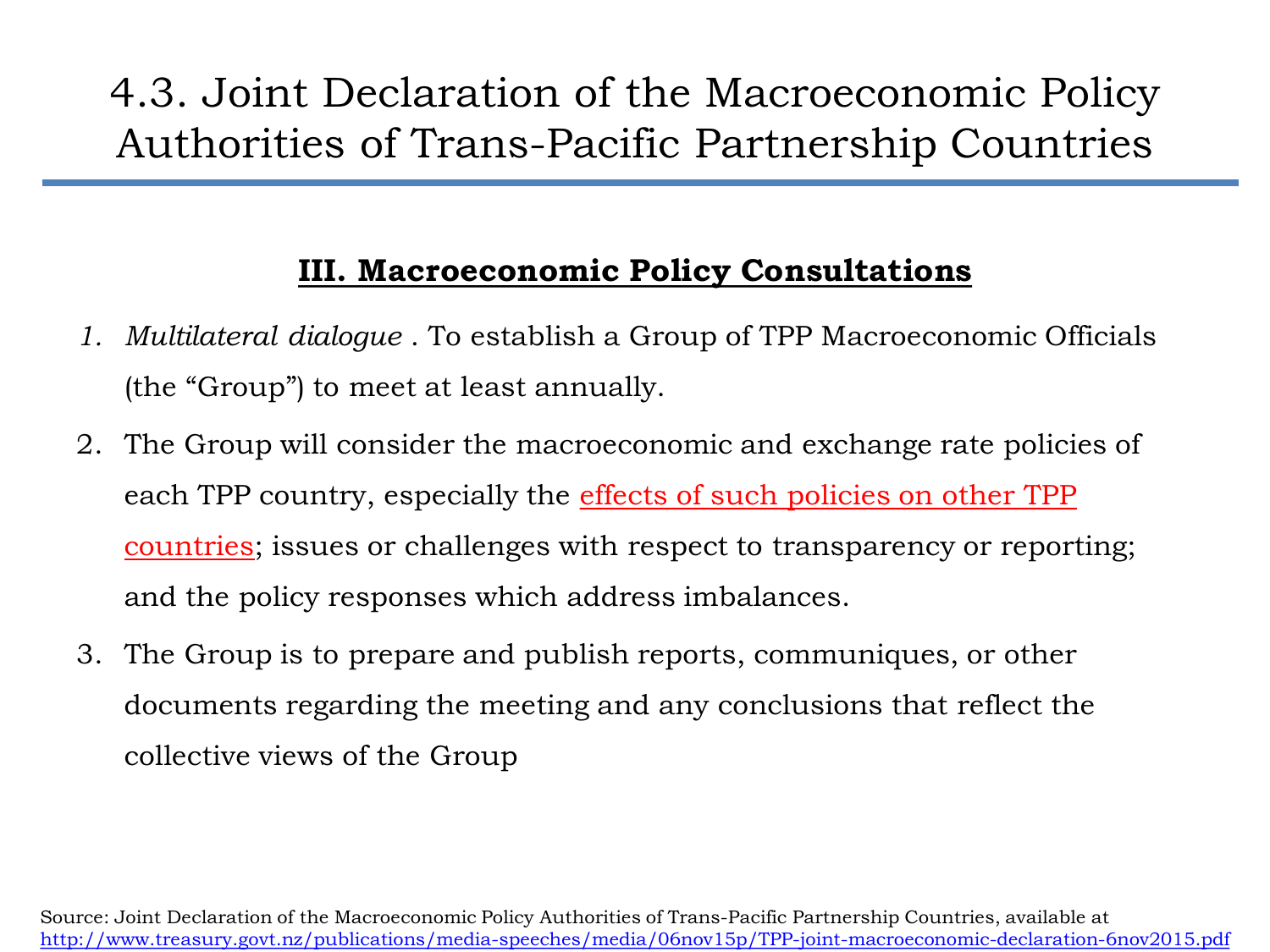## **5. Conclusion**

- 1. When TPP negotiated, exchange rate assumed to be exogneous. Paper shows that exchange rate is endogenously determined.
- 2. CA and FX equations have to be estimated simultanously.
- 3. Gravity equation results confirms that exchange rate plays role in trade, especially among TPP members.
- 4. Joint Declaration important step to address exchange rate issue.
- 5. However, joint declaration is separate document and «misbehavior» cannot lead to trade sanctions.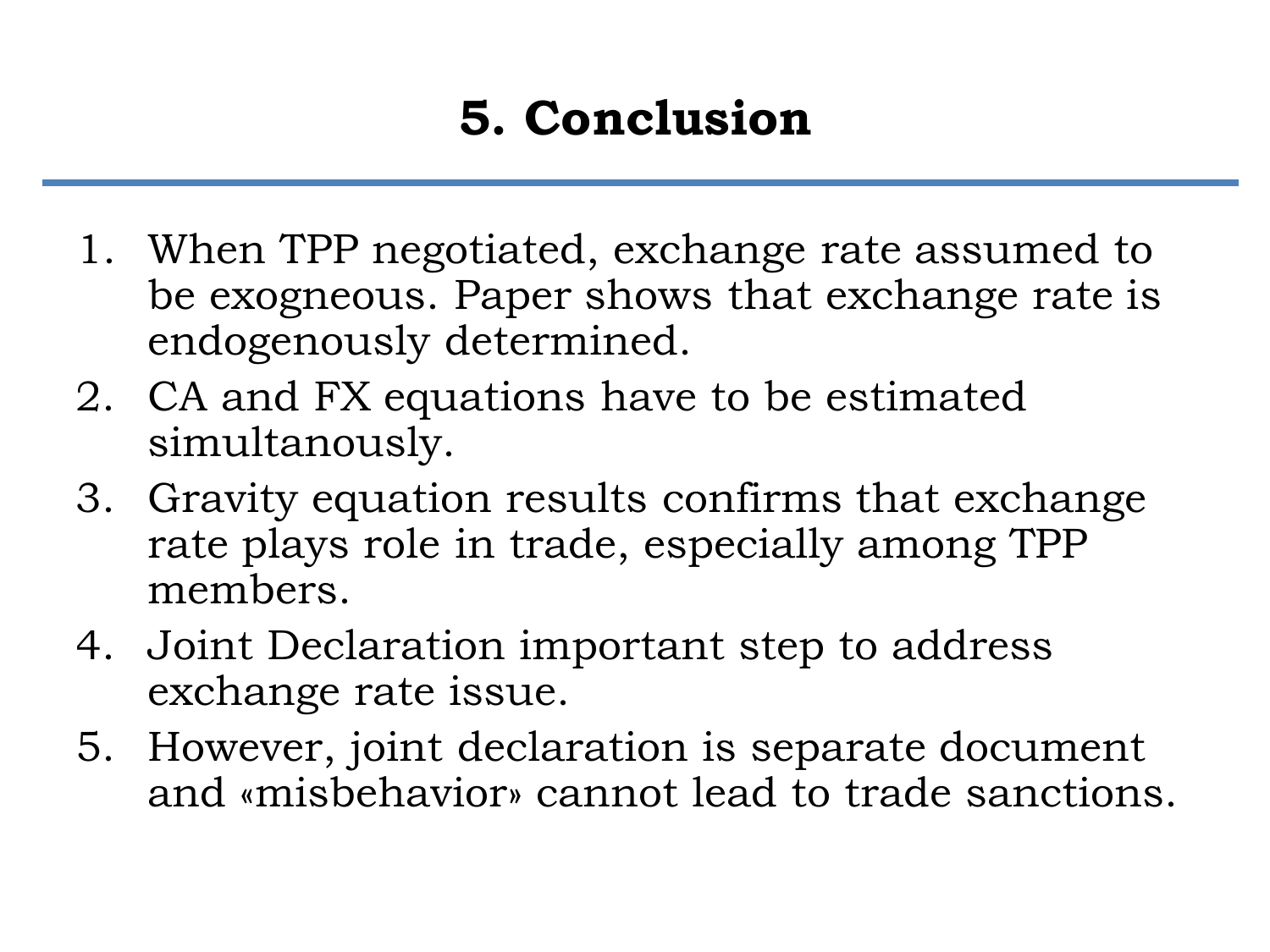## **THANK YOU VERY MUCH**

## **FOR YOUR ATTENTION**

[nyoshino@adbi.org](mailto:nyoshino@adbi.org) [pchantapacdepong@adbi.org](mailto:Pchantapacdepong@adbi.org) [mhelble@adbi.org](mailto:mhelble@adbi.org)